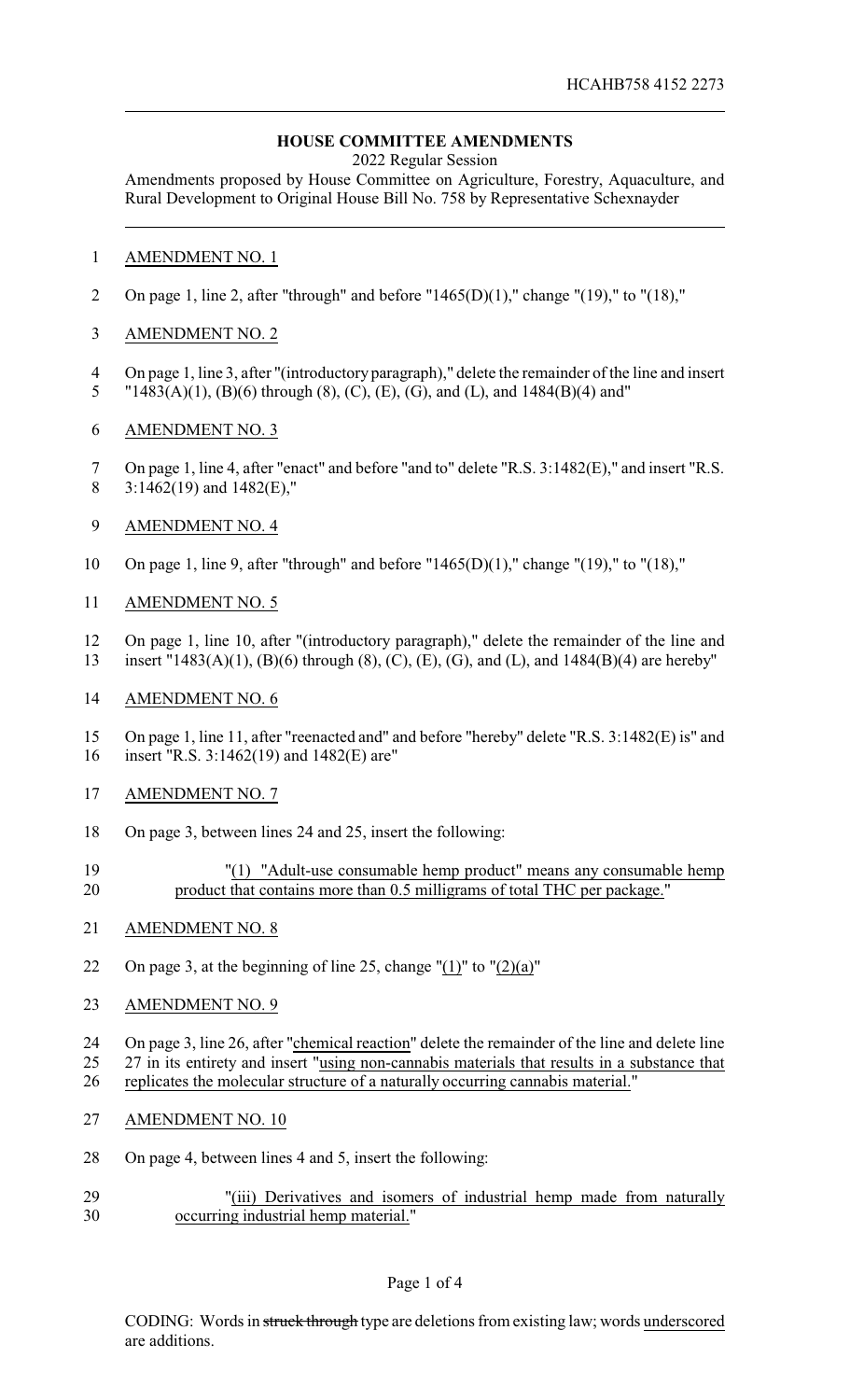- 1 AMENDMENT NO. 11
- 2 On page 4, at the beginning of line 5, change "(2)" to "(3)"
- 3 AMENDMENT NO. 12
- 4 On page 4, at the beginning of line 7, change  $\frac{1}{3}$  to  $\frac{1}{4}$ "
- 5 AMENDMENT NO. 13
- 6 On page 4, at the beginning of line 10, change  $"(\underline{4})"$  to  $"(\underline{5})"$
- 7 AMENDMENT NO. 14
- 8 On page 4, at the beginning of line 15, change "(5)" to "(6)"
- 9 AMENDMENT NO. 15
- 10 On page 4, at the beginning of line 16, change "(6)" to "(7)"
- 11 AMENDMENT NO. 16
- 12 On page 4, at the beginning of line 21, change " $(7)$ " to " $(8)$ "
- 13 AMENDMENT NO. 17
- 14 On page 4, at the beginning of line 24, change "(8)" to "(9)"
- 15 AMENDMENT NO. 18
- 16 On page 4, at the beginning of line 28, change " $(9)$ " to " $(10)$ "
- 17 AMENDMENT NO. 19
- 18 On page 5, at the beginning of line 1, change " $(10)$ " to " $(11)$ "
- 19 AMENDMENT NO. 20
- 20 On page 5, at the beginning of line 4, change "(11)" to "(12)"
- 21 AMENDMENT NO. 21
- 22 On page 5, at the beginning of line 7, change " $(12)$ " to " $(13)$ "
- 23 AMENDMENT NO. 22
- 24 On page 5, at the beginning of line 9, change " $(13)$ " to " $(14)$ "
- 25 AMENDMENT NO. 23
- 26 On page 5, at the beginning of line 11, change "(14)" to "(15)"
- 27 AMENDMENT NO. 24
- 28 On page 6, delete lines 18 through 24 in their entirety and insert the following:
- 29 "(7) Not exceed the following THC limits for each product type: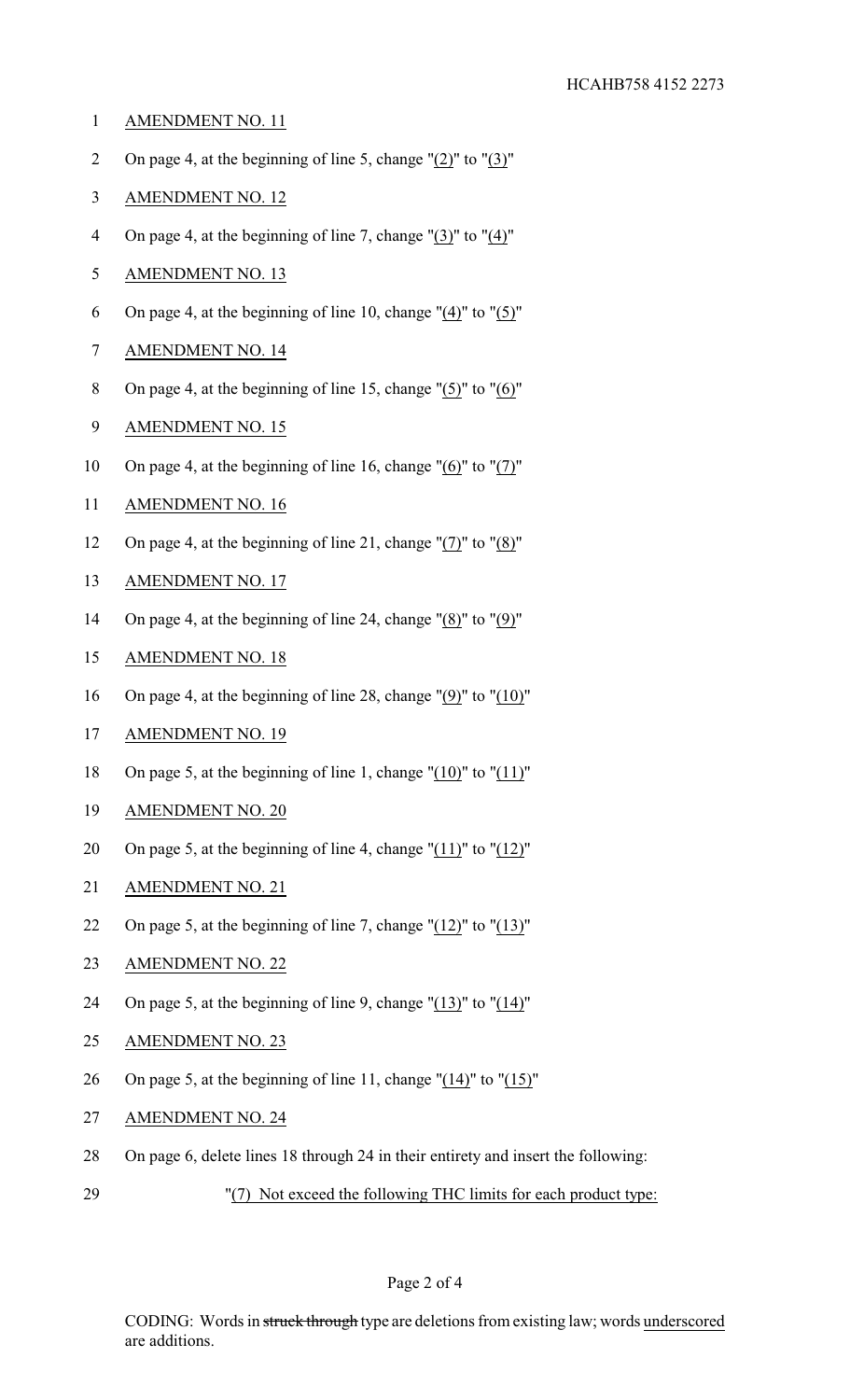|                | Product Type           | Total THC       | <b>Total THC</b> | Delta-9 THC   | Total THC     |
|----------------|------------------------|-----------------|------------------|---------------|---------------|
| $\overline{2}$ |                        | per Serving     | per Package      | Concentration | Concentration |
|                | Edibles                | 8 <sub>mg</sub> | 50mg             | $0.3\%$       | $1\%$         |
| $\overline{4}$ | Topicals               | None            | None             | 0.3%          | $1\%$         |
|                | Tinctures              | None            | 100mg            | 0.3%          | $1\%$         |
| 6              | Concentrates/          |                 |                  |               |               |
|                | Extracts               | 8mg             | 50mg             | $0.3\%$       | $1\%$         |
| 8              | <b>Floral Material</b> | None            | None             | 0.3%          | $1\%$         |

| - 9 | (8) Any consumable hemp product type not provided for in this Subsection                     |
|-----|----------------------------------------------------------------------------------------------|
| 10  | shall not exceed the THC limits provided for edible products.                                |
| 11  | C.(1) All labels shall meet the following criteria in order to receive approval              |
| 12  | from the department:                                                                         |
| 13  | $(1)(a)$ Contain no medical claims.                                                          |
| 14  | $\left(\frac{2}{2}\right)(b)$ Have a scannable bar code, QR code, or web address linked to a |
| 15  | document or website that contains a certificate of analysis as provided in Subsection        |
| 16  | E of this Section.                                                                           |
| 17  | (2) Any adult-use consumable hemp product shall be identified as such on                     |
|     |                                                                                              |

- 18 the label."
- AMENDMENT NO. 25
- On page 6, line 27, after "information" and before the colon ":" insert "for the final product"
- AMENDMENT NO. 26
- On page 7, delete lines 1 through 5 in their entirety and insert the following:

| 23 | "(2) Indication of serving size and package size, identified as milligrams per |
|----|--------------------------------------------------------------------------------|
| 24 | grams.                                                                         |
| 25 | (3) Test results identifying: the cannabinoid profile by percentage of weight, |
| 26 | solvents, pesticides, microbials, and heavy metals.                            |
| 27 | (a) Solvents, pesticides, microbials, and heavy metals.                        |
| 28 | (b) The cannabinoid profile by percentage of weight.                           |
| 29 | Total THC per serving and total THC per package, identified as                 |
| 30 | milligrams per grams."                                                         |

- AMENDMENT NO. 27
- On page 7, between lines 6 and 7, insert the following:

| 33 | " $G(1)$ The department shall:                                                         |
|----|----------------------------------------------------------------------------------------|
| 34 | Conduct an initial review of any product submitted pursuant to this<br>(a)             |
| 35 | Section and notify the submitting party of any deficiencies existing which prevents    |
| 36 | the approval of the product within fifteen business days of the date of submission.    |
| 37 | (b) provide Provide a list of registered products to the office of alcohol and         |
| 38 | tobacco control, law enforcement, and other necessary entities as determined by the    |
| 39 | department.                                                                            |
| 40 | (c) Provide a mechanism to allow the office of alcohol and tobacco control             |
| 41 | to scan products to determine if the product is registered with the department.        |
| 42 | (2) If the department fails to implement the provisions of Subparagraph                |
| 43 | $(1)(c)$ of this Subsection by September 30, 2022, any products submitted to the       |
| 44 | department for approval may be sold by a wholesaler or retailer permitted under R.S.   |
| 45 | 3:1484 while the product is pending approval.                                          |
| 46 | $\ast$<br>$\ast$                                                                       |
| 47 | L. The department shall promulgate rules and regulations in accordance with            |
| 48 | the Administrative Procedure Act to implement the provisions of this Section. In       |
| 49 | order to expedite implementation, the department shall utilize emergency               |
| 50 | rulemaking. The rules shall specify standards for product labels, procedures for label |
|    |                                                                                        |